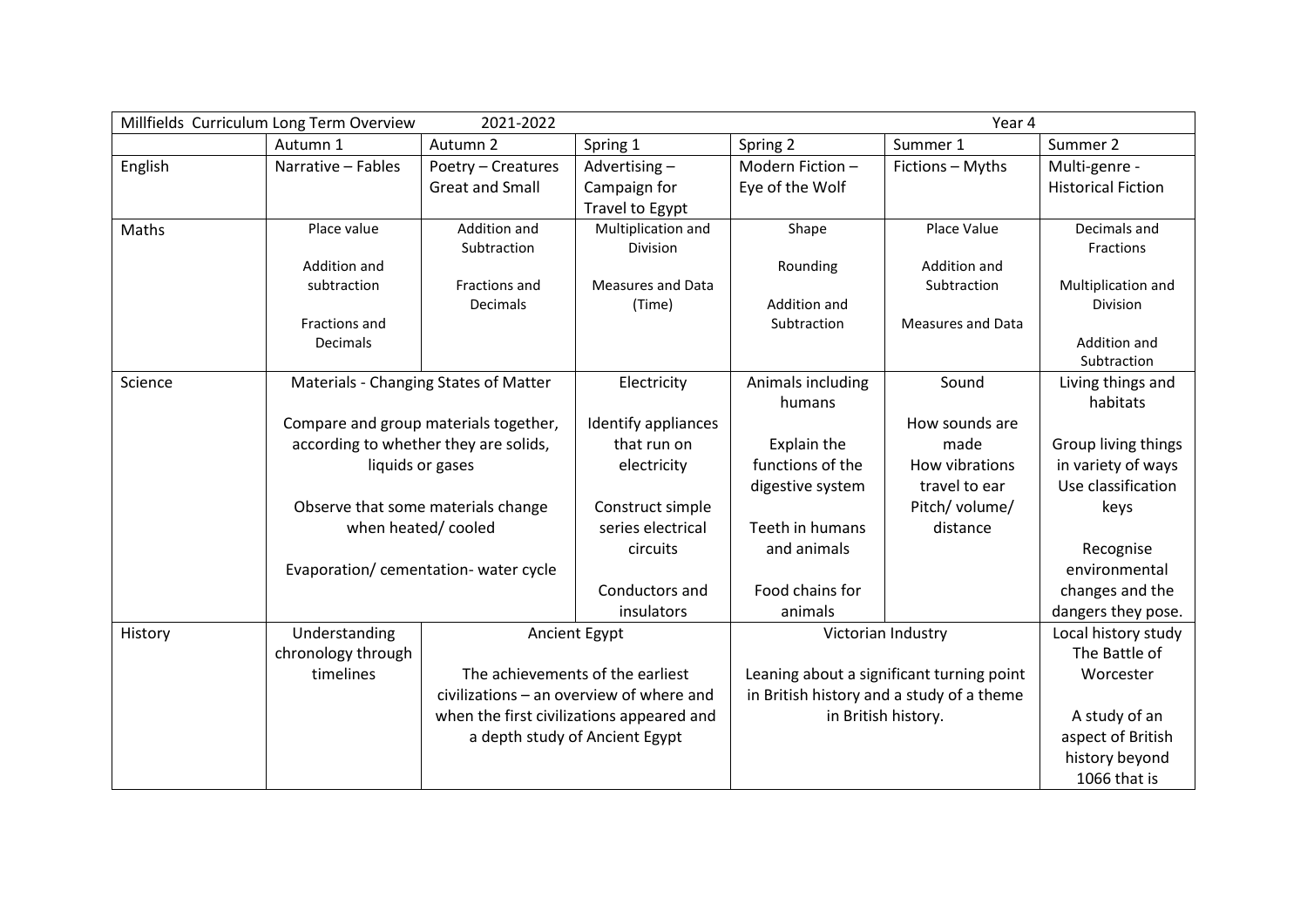|           |                                                                                                                                                                                                             |                                                                                                                                                                                                        |                                                                                                                    |                                                                                                                                                                                                                                                                                         |                                                                                                                                                                                                                                 | significant to the<br>locality.                                                                                                                                                                                                  |
|-----------|-------------------------------------------------------------------------------------------------------------------------------------------------------------------------------------------------------------|--------------------------------------------------------------------------------------------------------------------------------------------------------------------------------------------------------|--------------------------------------------------------------------------------------------------------------------|-----------------------------------------------------------------------------------------------------------------------------------------------------------------------------------------------------------------------------------------------------------------------------------------|---------------------------------------------------------------------------------------------------------------------------------------------------------------------------------------------------------------------------------|----------------------------------------------------------------------------------------------------------------------------------------------------------------------------------------------------------------------------------|
| Geography | Describe and<br>understand key<br>aspects of the<br>Water Cycle                                                                                                                                             | Describe and<br>understand key<br>aspects of physical<br>geography<br>including climate<br>zones and biomes<br>and rivers<br>Use maps and<br>atlases to locate<br>the geographic<br>zones of the world | Describe and<br>understand key<br>aspects of human<br>geography<br>including<br>settlements, land<br>use and trade | Identify the<br>position and<br>significance of<br>latitude, longitude,<br>Equator, Northern<br>Hemisphere,<br>Southern<br>Hemisphere, the<br><b>Tropics of Cancer</b><br>and Capricorn,<br><b>Arctic and Antarctic</b><br>Circle, the<br>Prime/Greenwich<br>Meridian and time<br>zones | Use the 8 points of<br>a compass, 4- and<br>6-figure grid<br>references,<br>symbols and key<br>(including the use<br>of Ordnance Survey<br>maps) to build their<br>knowledge of the<br>United Kingdom<br>and the wider<br>world | Use fieldwork to<br>observe, measure<br>record and present<br>the human and<br>physical features in<br>the local area using<br>a range of<br>methods, including<br>sketch maps, plans<br>and graphs, and<br>digital technologies |
| Computing | Online safety<br>Understand the<br>concept of<br>plagiarism<br>Think critically<br>about the<br>information that I<br>put online<br>Understand the<br>dangers inherent in<br>an instant<br>messaging system | <b>Internet Research</b><br>Being critical,<br>researching<br>effectively,<br>understanding that<br>the internet is not<br>always true and<br>unbiased.                                                | Coding<br>Design, write and<br>debug (e.g.<br>correct/improve)<br>programs that<br>accomplish specific<br>goals.   | Coding<br>Design, write and<br>debug programs<br>and explain how<br>simple algorithms<br>work. Use<br>sequence, selection<br>and repetition and<br>work with<br>variables.                                                                                                              | Film and Video<br>editing<br>Independently use<br>a range of<br>software, to create<br>and refine work in<br>order to achieve a<br>given goal.                                                                                  | Coding<br>Use logical<br>reasoning to<br>explain how more<br>complicated<br>algorithms work.                                                                                                                                     |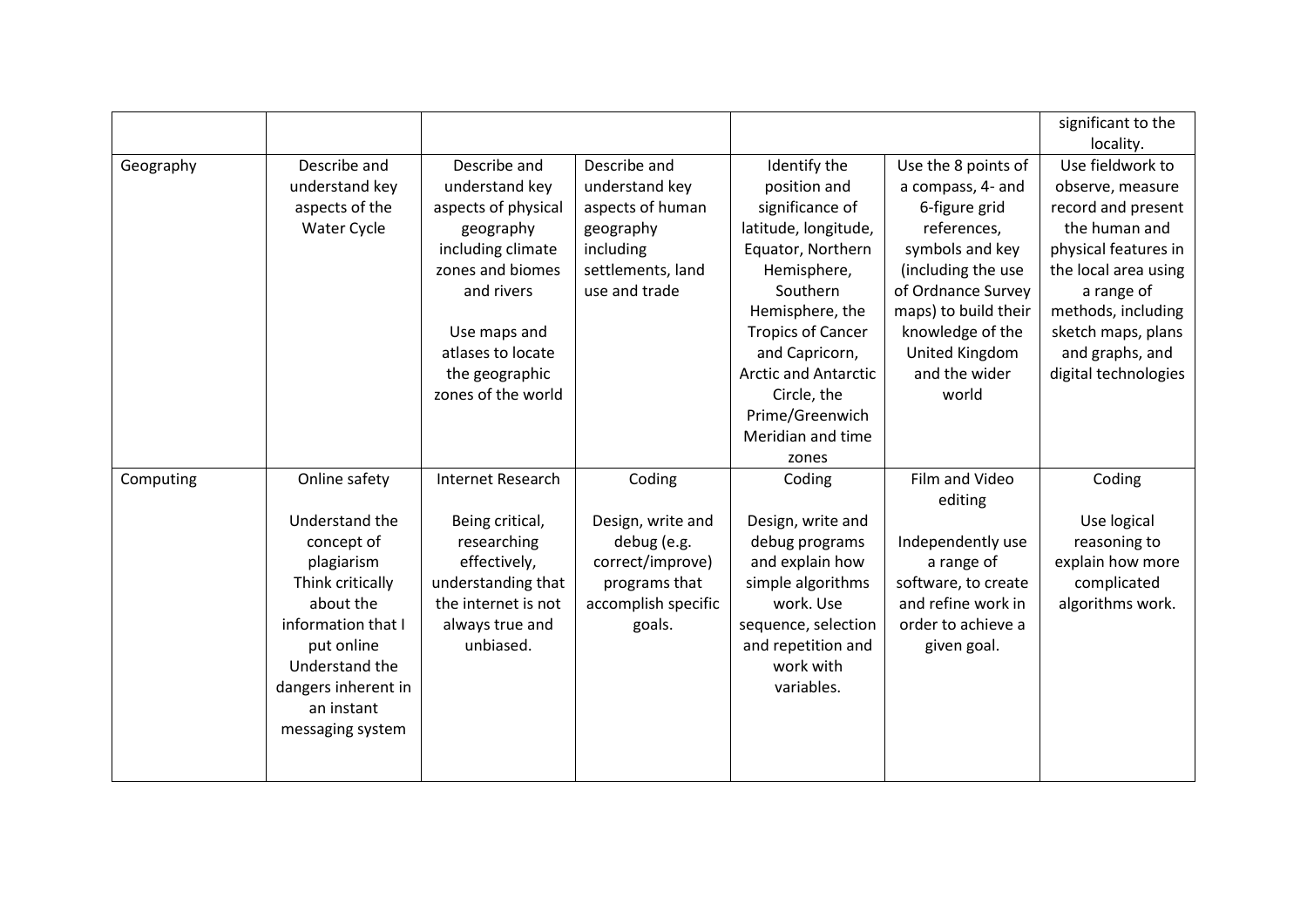| <b>RE</b> | L2.2 What is it like    | L2.6 For Christians, | L2.7 What do             | L2.8 What does it | L2.3 What is the            | L2.12 How and why        |
|-----------|-------------------------|----------------------|--------------------------|-------------------|-----------------------------|--------------------------|
|           | for someone to          | what was the         | Hindus believe God       | mean to be Hindu  | 'Trinity' and why is        | do people try to         |
|           | follow God?             | impact of            | is like?                 | in Britain today? | it important for            | make the world a         |
|           | <b>Christianity and</b> | Pentecost?           | <b>Hinduism</b>          | <b>Hinduism</b>   | Christians?                 | better place?            |
|           | Judaism                 | Christianity         |                          |                   | Christianity                | Religious and non-       |
|           |                         |                      |                          |                   |                             | religious views          |
| Art       | Drawing and             |                      | 3D Art                   |                   | <b>Printing and Digital</b> |                          |
|           | Painting                |                      |                          |                   | Art                         |                          |
|           |                         |                      | Explore examples         |                   |                             |                          |
|           | Create sketch           |                      | of 3D art, such as       |                   | Investigate                 |                          |
|           | books to record         |                      | sculpture and            |                   | techniques used to          |                          |
|           | their observations      |                      | collage.                 |                   | create artwork in           |                          |
|           | and use them to         |                      |                          |                   | the form of printing        |                          |
|           | review and revisit      |                      | Explore the work of      |                   | and digital art.            |                          |
|           | ideas.                  |                      | Susan Lordi, Henry       |                   |                             |                          |
|           |                         |                      | <b>Walton and Tamara</b> |                   | Explore the work of         |                          |
|           | Improve mastery of      |                      | de Lempicka,             |                   | Artists such as             |                          |
|           | art and design          |                      | interpreting their       |                   | Sonia Delaunay,             |                          |
|           | techniques,             |                      | work to create own       |                   | Wassily Kandinsky,          |                          |
|           | including drawing,      |                      | art work.                |                   | <b>Peter Paul Rubens</b>    |                          |
|           | painting and            |                      |                          |                   | and Joan Jonas.             |                          |
|           | sculpture with a        |                      |                          |                   |                             |                          |
|           | range of materials.     |                      |                          |                   |                             |                          |
|           |                         |                      |                          |                   |                             |                          |
|           | Explore the work of     |                      |                          |                   |                             |                          |
|           | Rosa Bonheur and        |                      |                          |                   |                             |                          |
|           | Leonardo Da Vinci.      |                      |                          |                   |                             |                          |
|           |                         |                      |                          |                   |                             |                          |
|           |                         |                      |                          |                   |                             |                          |
|           |                         |                      |                          |                   |                             |                          |
| DT        |                         | <b>Textiles</b>      |                          | Light Up Signs    |                             | <b>British Inventors</b> |
|           |                         |                      |                          |                   |                             |                          |
|           |                         | Investigate the      |                          |                   |                             |                          |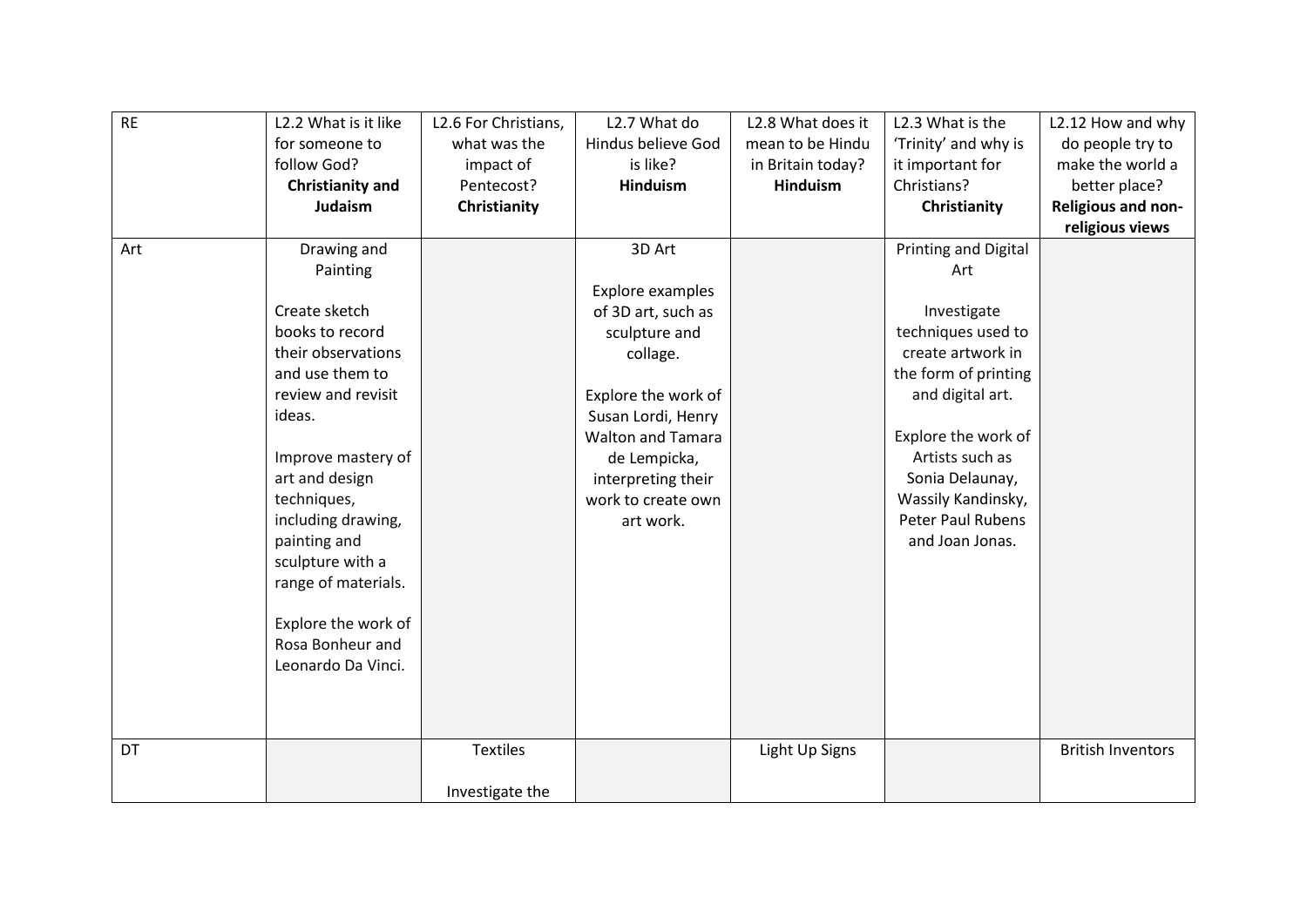|       |                         | structure and           |                         | Investigate the         |                         | Research and learn       |
|-------|-------------------------|-------------------------|-------------------------|-------------------------|-------------------------|--------------------------|
|       |                         | purpose of a pencil     |                         | purpose of a light      |                         | about the                |
|       |                         | case and design,        |                         | up sign and explore     |                         | successes,               |
|       |                         | make, improve and       |                         | examples.               |                         | challenges and           |
|       |                         | evaluate a final        |                         |                         |                         | achievements of          |
|       |                         | product.                |                         | Explore the             |                         | <b>British inventors</b> |
|       |                         |                         |                         | components that         |                         | over the years and       |
|       |                         | Learn simple            |                         | enable a sign to        |                         | how they have            |
|       |                         | sewing skills to join   |                         | successfully light      |                         | impacted                 |
|       |                         | fabric together and     |                         | up.                     |                         | technology today.        |
|       |                         | add detail such as      |                         |                         |                         |                          |
|       |                         | buttons.                |                         | Design, make and        |                         |                          |
|       |                         |                         |                         | evaluate a product.     |                         |                          |
| Music | <b>BBC Ten Pieces -</b> | <b>BBC Ten Pieces -</b> | <b>BBC Ten Pieces -</b> | <b>BBC Ten Pieces -</b> | <b>BBC Ten Pieces -</b> | <b>BBC Ten Pieces -</b>  |
|       | Edvard Grieg - In       | Pyotr Ilyich            | Delia Derbyshire -      | Richard Wagner -        | Modest                  | <b>Bachianas</b>         |
|       | the Hall of the         | Tchaikovsky - The       | Doctor Who Theme        | 'Ride of the            | Mussorgsky - A          | brasileiras No. 2,       |
|       | <b>Mountain King</b>    | Nutcracker - Waltz      | (original theme by      | Valkyries' from 'Die    | Night on the Bare       | The Little Train of      |
|       | from 'Peer Gynt'        | of the Flowers;         | Ron Grainer)            | Walküre'                | Mountain                | the Caipira (finale)     |
|       |                         | Russian Dance.          |                         |                         |                         | by Heitor Villa-         |
|       |                         |                         |                         |                         |                         | Lobos                    |
|       |                         |                         |                         |                         |                         |                          |
|       | Explore a range of      | Use and                 | Listen to and           | Improvise and           | Study of famous         | Play and perform in      |
|       | musical                 | understand the          | appreciate music        | compose music for       | composer,               | solo and ensemble        |
|       | instruments,            | basics of staff and     | from other              | a performance.          | developing an           | contexts, using          |
|       | understanding how       | other musical           | cultures.               |                         | understanding of        | their voice and          |
|       | they work.              | notations.              |                         |                         | the history of          | playing musical          |
|       |                         |                         |                         |                         | music.                  | instruments with         |
|       |                         | Improvise and           |                         |                         |                         | increasing               |
|       |                         | compose music.          |                         |                         | Listen to and           | accuracy, control        |
|       |                         |                         |                         |                         | appreciate a range      | and expression.          |
|       |                         |                         |                         |                         | of live and             |                          |
|       |                         |                         |                         |                         | recorded music.         |                          |